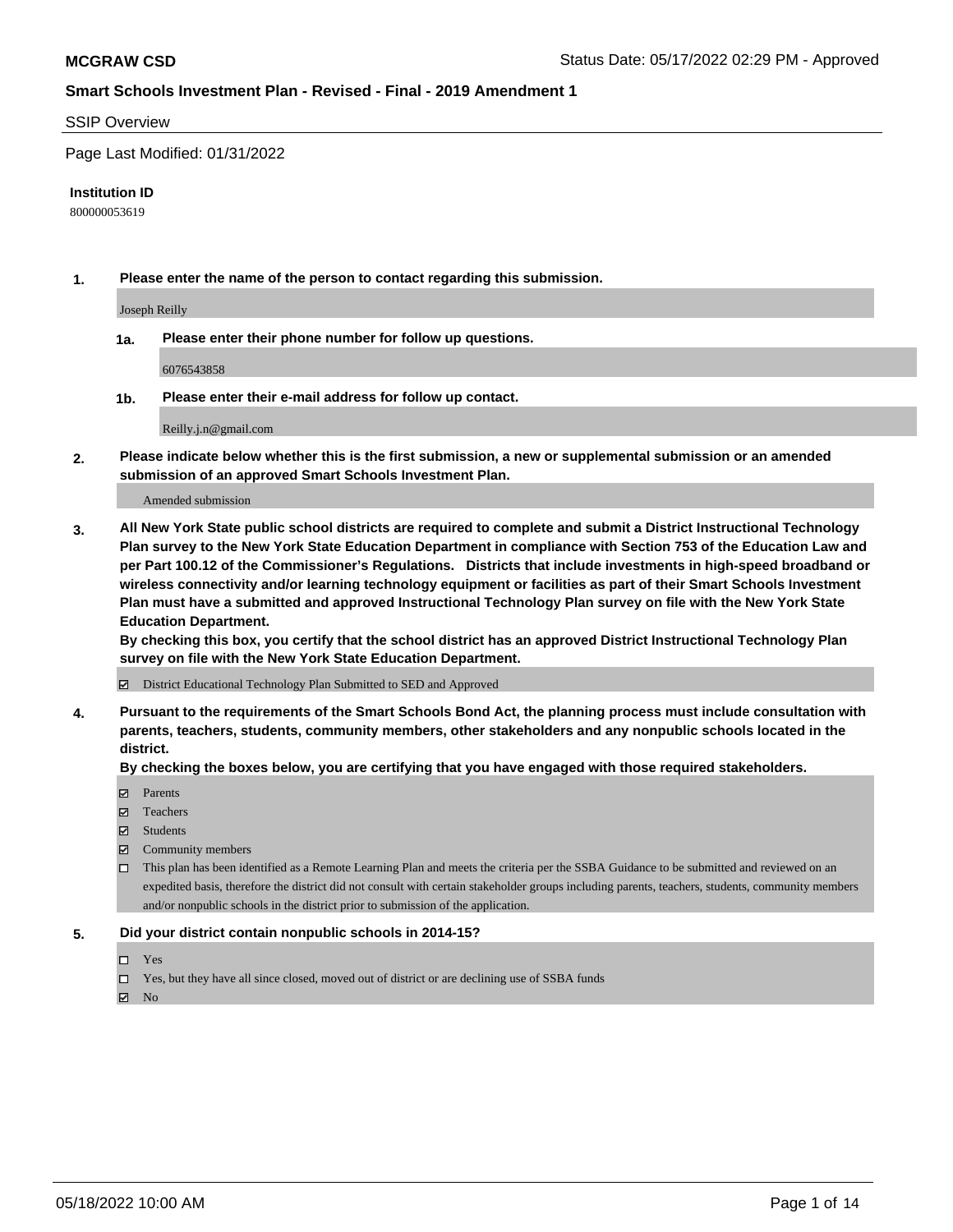#### SSIP Overview

Page Last Modified: 01/31/2022

#### **6. Certify that the following required steps have taken place by checking the boxes below:**

- The district developed and the school board approved a preliminary Smart Schools Investment Plan.
- $\boxtimes$  The preliminary plan was posted on the district website for at least 30 days. The district included an address to which any written comments on the plan should be sent.
- $\boxtimes$  The school board conducted a hearing that enabled stakeholders to respond to the preliminary plan. This hearing may have occured as part of a normal Board meeting, but adequate notice of the event must have been provided through local media and the district website for at least two weeks prior to the meeting.
- The district prepared a final plan for school board approval and such plan has been approved by the school board.
- $\boxtimes$  The final proposed plan that has been submitted has been posted on the district's website.
- This Plan has been identified as a Remote Learning Plan and meets the criteria per the SSBA Guidance to be submitted and reviewed on an expedited basis, therefore this plan has not met certain stakeholder engagement requirements including, consulting with nonpublic schools in advance of plan submission, having the school board conduct a hearing on the plan and/or posting the plan to the district website for a minimum of 30 days. This district will post the Remote Learning Plan to the district's website upon submission of the application.
- **6a. Please upload the proposed Smart Schools Investment Plan (SSIP) that was posted on the district's website, along with any supporting materials. Note that this should be different than your recently submitted Educational Technology Survey. The Final SSIP, as approved by the School Board, should also be posted on the website and remain there during the course of the projects contained therein.**

McGraw Smart School.pdf

**6b. Enter the webpage address where the final Smart Schools Investment Plan is posted. The Plan should remain posted for the life of the included projects.**

https://docs.google.com/presentation/d/1hVK1X3UbKCd-MMJBiuFun6483FuWWUtIim2x9ZIDkOU/edit#slide=id.p4

**7. Please enter an estimate of the total number of students and staff that will benefit from this Smart Schools Investment Plan based on the cumulative projects submitted to date.**

640

**8. An LEA/School District may partner with one or more other LEA/School Districts to form a consortium to pool Smart Schools Bond Act funds for a project that meets all other Smart School Bond Act requirements. Each school district participating in the consortium will need to file an approved Smart Schools Investment Plan for the project and submit a signed Memorandum of Understanding that sets forth the details of the consortium including the roles of each respective district.**

 $\Box$  The district plans to participate in a consortium to partner with other school district(s) to implement a Smart Schools project.

**9. Please enter the name and 6-digit SED Code for each LEA/School District participating in the Consortium.**

| <b>Partner LEA/District</b> | <b>ISED BEDS Code</b> |
|-----------------------------|-----------------------|
| (No Response)               | (No Response)         |

#### **10. Please upload a signed Memorandum of Understanding with all of the participating Consortium partners.**

(No Response)

#### **11. Your district's Smart Schools Bond Act Allocation is:**

\$670,945

#### **12. Final 2014-15 BEDS Enrollment to calculate Nonpublic Sharing Requirement**

|            | Public Enrollment | l Nonpublic Enrollment | Total Enrollment | l Nonpublic Percentage |
|------------|-------------------|------------------------|------------------|------------------------|
| Enrollment | 534               |                        | 534.00           | 0.00                   |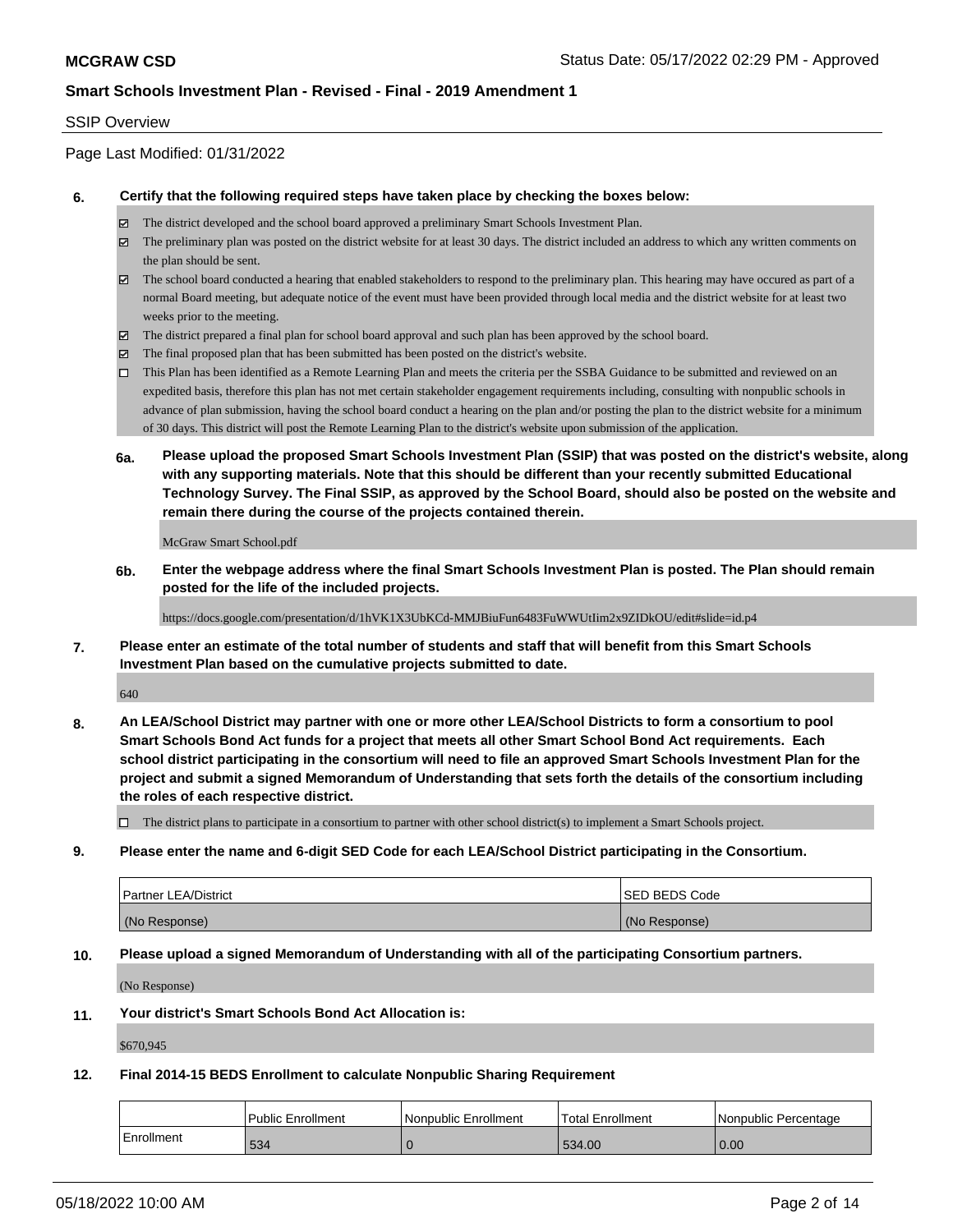## SSIP Overview

Page Last Modified: 01/31/2022

**13. This table compares each category budget total, as entered in that category's page, to the total expenditures listed in the category's expenditure table. Any discrepancies between the two must be resolved before submission.**

|                                                 | Sub-Allocations | <b>Expenditure Totals</b> | <b>Difference</b> |
|-------------------------------------------------|-----------------|---------------------------|-------------------|
| School Connectivity                             | 0.00            | 0.00                      | 0.00              |
| Connectivity Projects for<br><b>Communities</b> | 0.00            | 0.00                      | 0.00              |
| <b>Classroom Technology</b>                     | 0.00            | 0.00                      | 0.00              |
| Pre-Kindergarten Classrooms                     | 0.00            | 0.00                      | 0.00              |
| Replace Transportable<br>Classrooms             | 0.00            | 0.00                      | 0.00              |
| High-Tech Security Features                     | $-38.00$        | $-38.00$                  | 0.00              |
| Nonpublic Loan                                  | 0.00            | 0.00                      | 0.00              |
| Totals:                                         | -38             | -38                       | 0                 |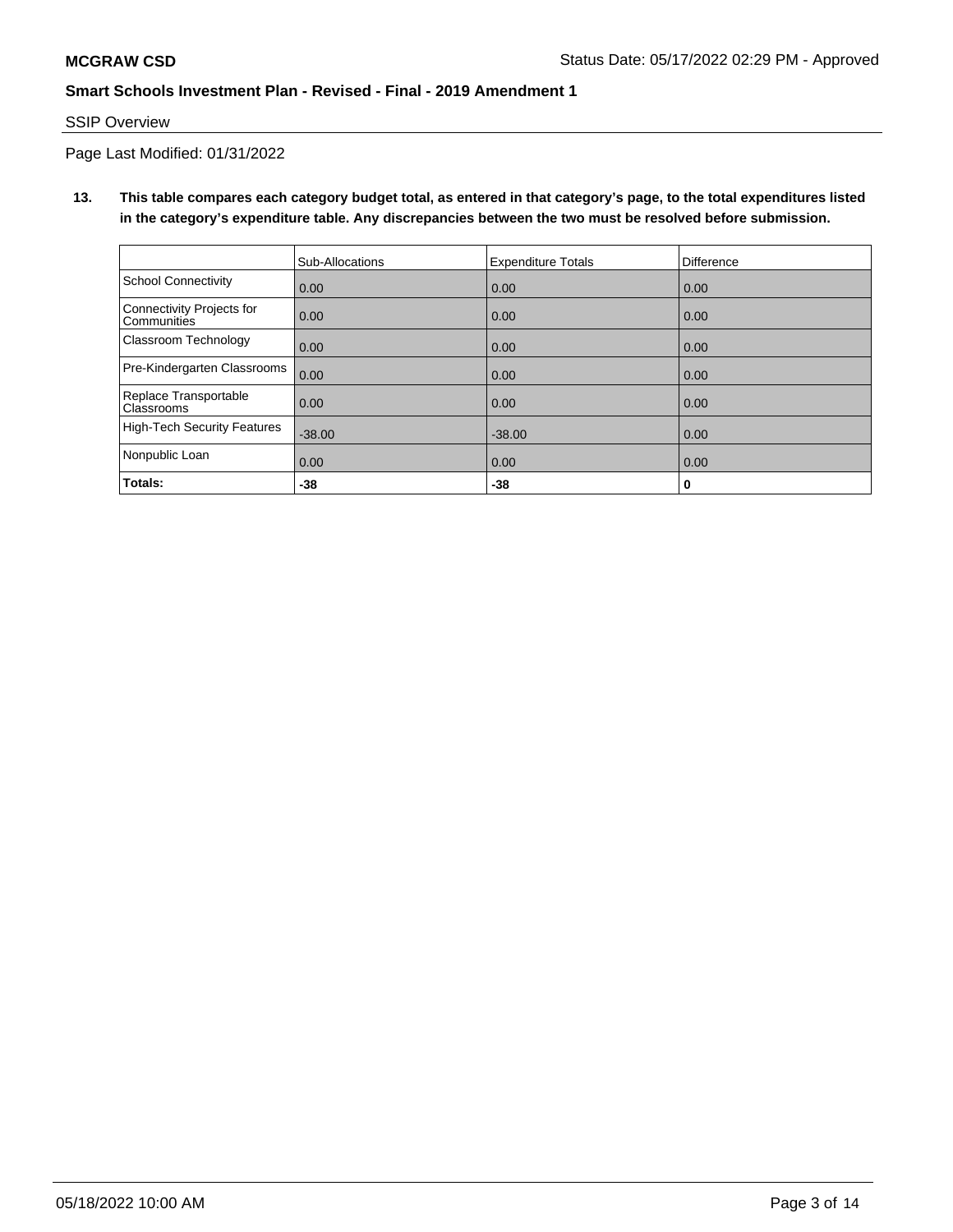### School Connectivity

Page Last Modified: 09/29/2021

- **1. In order for students and faculty to receive the maximum benefit from the technology made available under the Smart Schools Bond Act, their school buildings must possess sufficient connectivity infrastructure to ensure that devices can be used during the school day. Smart Schools Investment Plans must demonstrate that:**
	- **• sufficient infrastructure that meets the Federal Communications Commission's 100 Mbps per 1,000 students standard currently exists in the buildings where new devices will be deployed, or**
	- **• is a planned use of a portion of Smart Schools Bond Act funds, or**
	- **• is under development through another funding source.**

**Smart Schools Bond Act funds used for technology infrastructure or classroom technology investments must increase the number of school buildings that meet or exceed the minimum speed standard of 100 Mbps per 1,000 students and staff within 12 months. This standard may be met on either a contracted 24/7 firm service or a "burstable" capability. If the standard is met under the burstable criteria, it must be:**

**1. Specifically codified in a service contract with a provider, and**

**2. Guaranteed to be available to all students and devices as needed, particularly during periods of high demand, such as computer-based testing (CBT) periods.**

**Please describe how your district already meets or is planning to meet this standard within 12 months of plan submission.**

(No Response)

- **1a. If a district believes that it will be impossible to meet this standard within 12 months, it may apply for a waiver of this requirement, as described on the Smart Schools website. The waiver must be filed and approved by SED prior to submitting this survey.**
	- By checking this box, you are certifying that the school district has an approved waiver of this requirement on file with the New York State Education Department.
- **2. Connectivity Speed Calculator (Required). If the district currently meets the required speed, enter "Currently Met" in the last box: Expected Date When Required Speed Will be Met.**

|                  | l Number of     | Required Speed | Current Speed in Expected Speed |                                    | Expected Date |
|------------------|-----------------|----------------|---------------------------------|------------------------------------|---------------|
|                  | <b>Students</b> | l in Mbps      | <b>Mbps</b>                     | to be Attained                     | When Reauired |
|                  |                 |                |                                 | Within 12 Months Speed Will be Met |               |
| Calculated Speed | (No Response)   | 0.00           | (No Response)                   | (No Response)                      | (No Response) |

**3. Describe how you intend to use Smart Schools Bond Act funds for high-speed broadband and/or wireless connectivity projects in school buildings.**

(No Response)

**4. Describe the linkage between the district's District Instructional Technology Plan and how the proposed projects will improve teaching and learning. (There should be a link between your response to this question and your responses to Question 1 in Section IV - NYSED Initiatives Alignment: "Explain how the district use of instructional technology will serve as a part of a comprehensive and sustained effort to support rigorous academic standards attainment and performance improvement for students."** 

**Your answer should also align with your answers to the questions in Section II - Strategic Technology Planning and the associated Action Steps in Section III - Action Plan.)**

(No Response)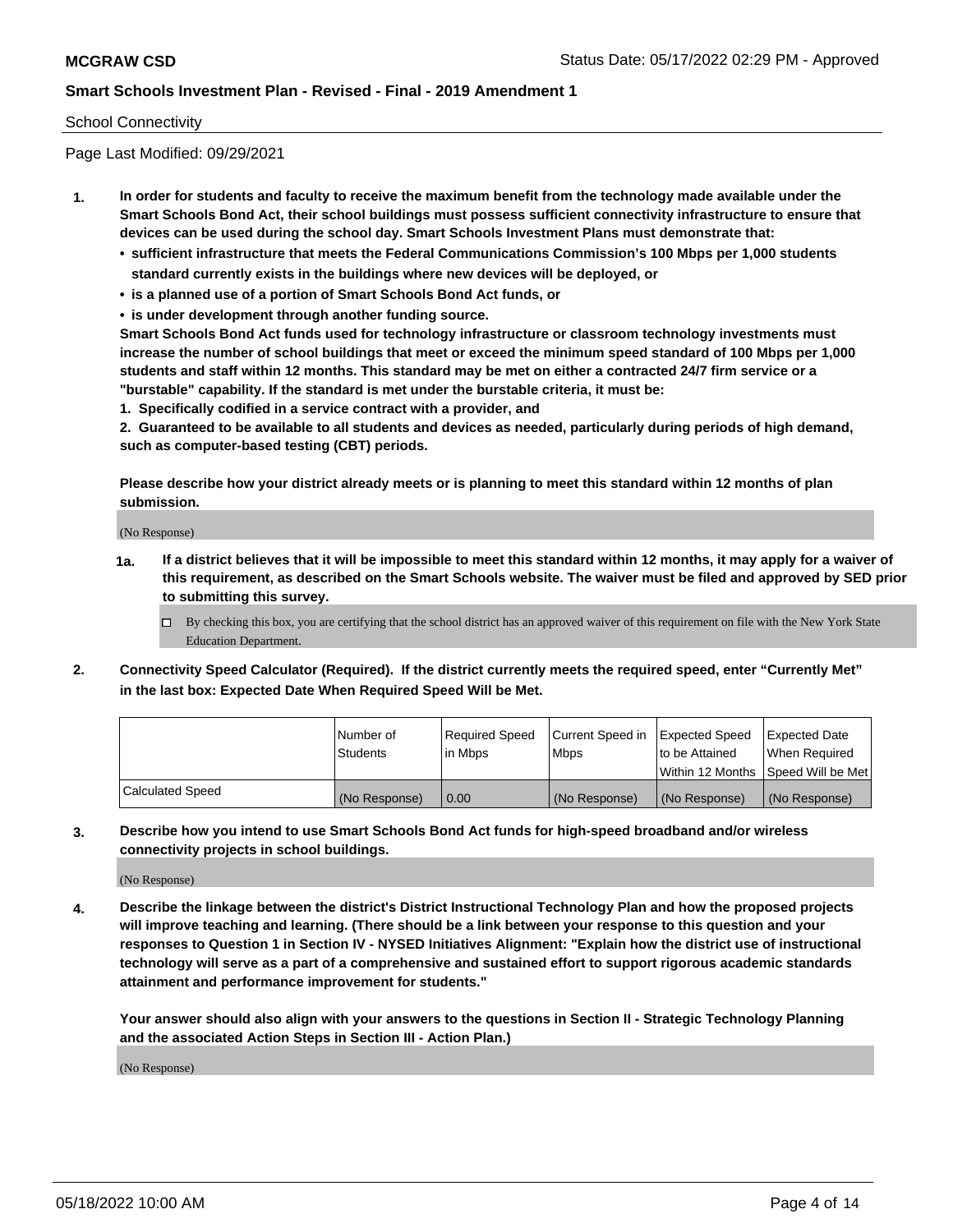#### School Connectivity

Page Last Modified: 09/29/2021

**5. If the district wishes to have students and staff access the Internet from wireless devices within the school building, or in close proximity to it, it must first ensure that it has a robust Wi-Fi network in place that has sufficient bandwidth to meet user demand.**

**Please describe how you have quantified this demand and how you plan to meet this demand.**

(No Response)

**6. Smart Schools plans with any expenditures in the School Connectivity category require a project number from the Office of Facilities Planning. Districts must submit an SSBA LOI and receive project numbers prior to submitting the SSIP. As indicated on the LOI, some projects may be eligible for a streamlined review and will not require a building permit.**

**Please indicate on a separate row each project number given to you by the Office of Facilities Planning.**

| <b>Project Number</b> |  |
|-----------------------|--|
| (No<br>Response)      |  |

**7. Certain high-tech security and connectivity infrastructure projects may be eligible for an expedited review process as determined by the Office of Facilities Planning.**

**Was your project deemed eligible for streamlined review?**

(No Response)

#### **8. Include the name and license number of the architect or engineer of record.**

| Name          | License Number |
|---------------|----------------|
| (No Response) | (No Response)  |

#### **9. Public Expenditures – Loanable (Counts toward the nonpublic loan calculation)**

| Select the allowable expenditure type.<br>Repeat to add another item under each type. | <b>PUBLIC</b> Items to be<br>l Purchased | Quantity         | Cost Per Item    | <b>Total Cost</b> |
|---------------------------------------------------------------------------------------|------------------------------------------|------------------|------------------|-------------------|
| (No Response)                                                                         | (No Response)                            | (No<br>Response) | (No<br>Response) | 0.00              |
|                                                                                       |                                          | -0               | 0.00             |                   |

### **10. Public Expenditures – Non-Loanable (Does not count toward nonpublic loan calculation)**

| Select the allowable expenditure | <b>PUBLIC</b> Items to be purchased | Quantity      | Cost per Item | <b>Total Cost</b> |
|----------------------------------|-------------------------------------|---------------|---------------|-------------------|
| type.                            |                                     |               |               |                   |
| Repeat to add another item under |                                     |               |               |                   |
| each type.                       |                                     |               |               |                   |
| (No Response)                    | (No Response)                       | (No Response) | (No Response) | 0.00              |
|                                  |                                     | U             | 0.00          |                   |

#### **11. Final 2014-15 BEDS Enrollment to calculate Nonpublic Sharing Requirement (no changes allowed.)**

|            | Public Enrollment | Nonpublic Enrollment | 'Total Enrollment | l Nonpublic Percentage |
|------------|-------------------|----------------------|-------------------|------------------------|
| Enrollment | 534               |                      | 534.00            | 0.00                   |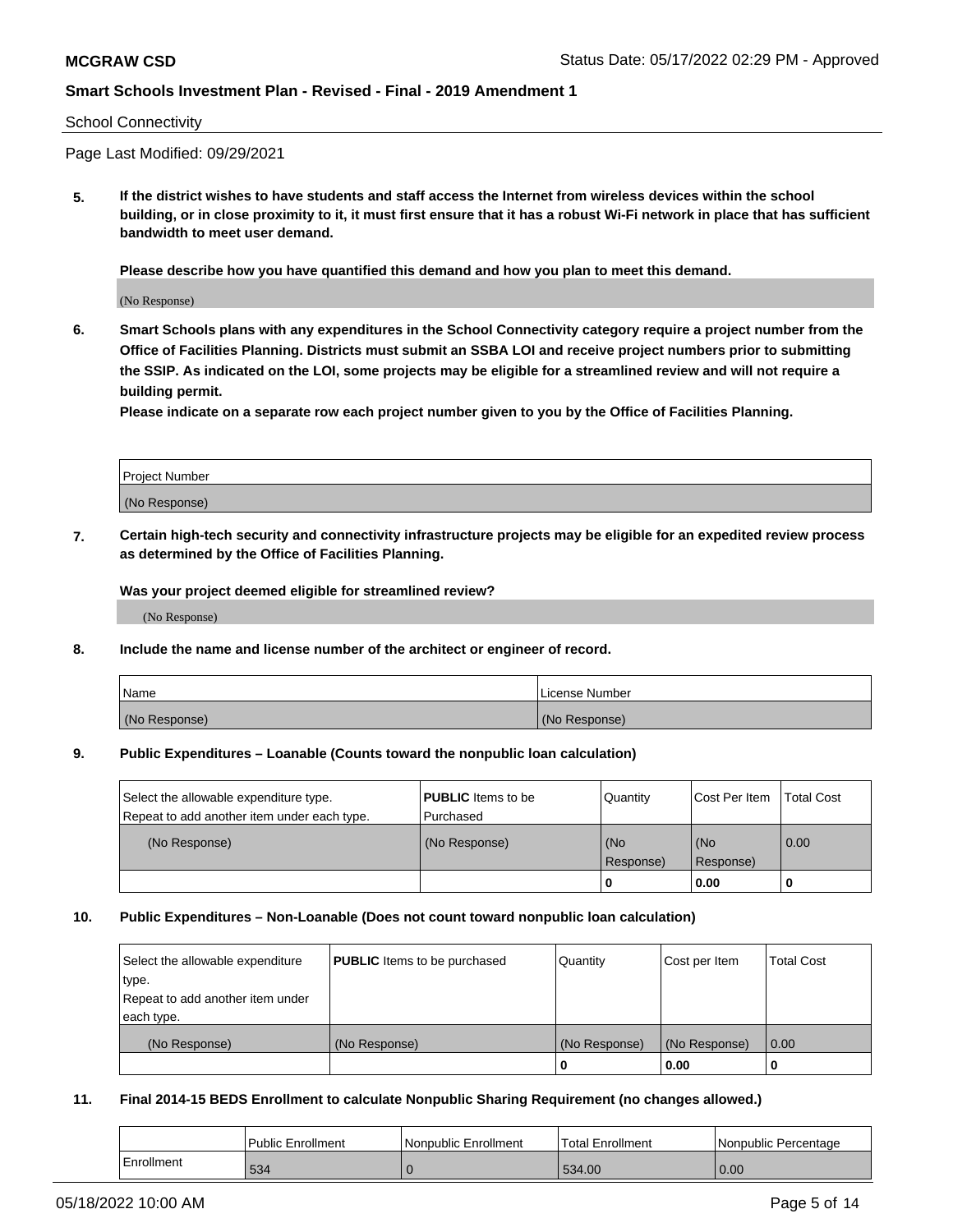# School Connectivity

Page Last Modified: 09/29/2021

# **12. Total Public Budget - Loanable (Counts toward the nonpublic loan calculation)**

|                                               | <b>Public Allocations</b> | <b>Estimated Nonpublic Loan</b><br>Amount | Estimated Total Sub-Allocations |
|-----------------------------------------------|---------------------------|-------------------------------------------|---------------------------------|
| Network/Access Costs                          | (No Response)             | 0.00                                      | 0.00                            |
| School Internal Connections and<br>Components | (No Response)             | 0.00                                      | 0.00                            |
| Other                                         | (No Response)             | 0.00                                      | 0.00                            |
| Totals:                                       | 0.00                      |                                           | 0                               |

## **13. Total Public Budget – Non-Loanable (Does not count toward the nonpublic loan calculation)**

|                                            | Sub-          |
|--------------------------------------------|---------------|
|                                            | Allocation    |
| Network/Access Costs                       | (No Response) |
| <b>Outside Plant Costs</b>                 | (No Response) |
| School Internal Connections and Components | (No Response) |
| <b>Professional Services</b>               | (No Response) |
| Testing                                    | (No Response) |
| <b>Other Upfront Costs</b>                 | (No Response) |
| <b>Other Costs</b>                         | (No Response) |
| Totals:                                    | 0.00          |

### **14. School Connectivity Totals**

|                          | Total Sub-Allocations |
|--------------------------|-----------------------|
| Total Loanable Items     | 0.00                  |
| Total Non-Ioanable Items | 0.00                  |
| Totals:                  | 0                     |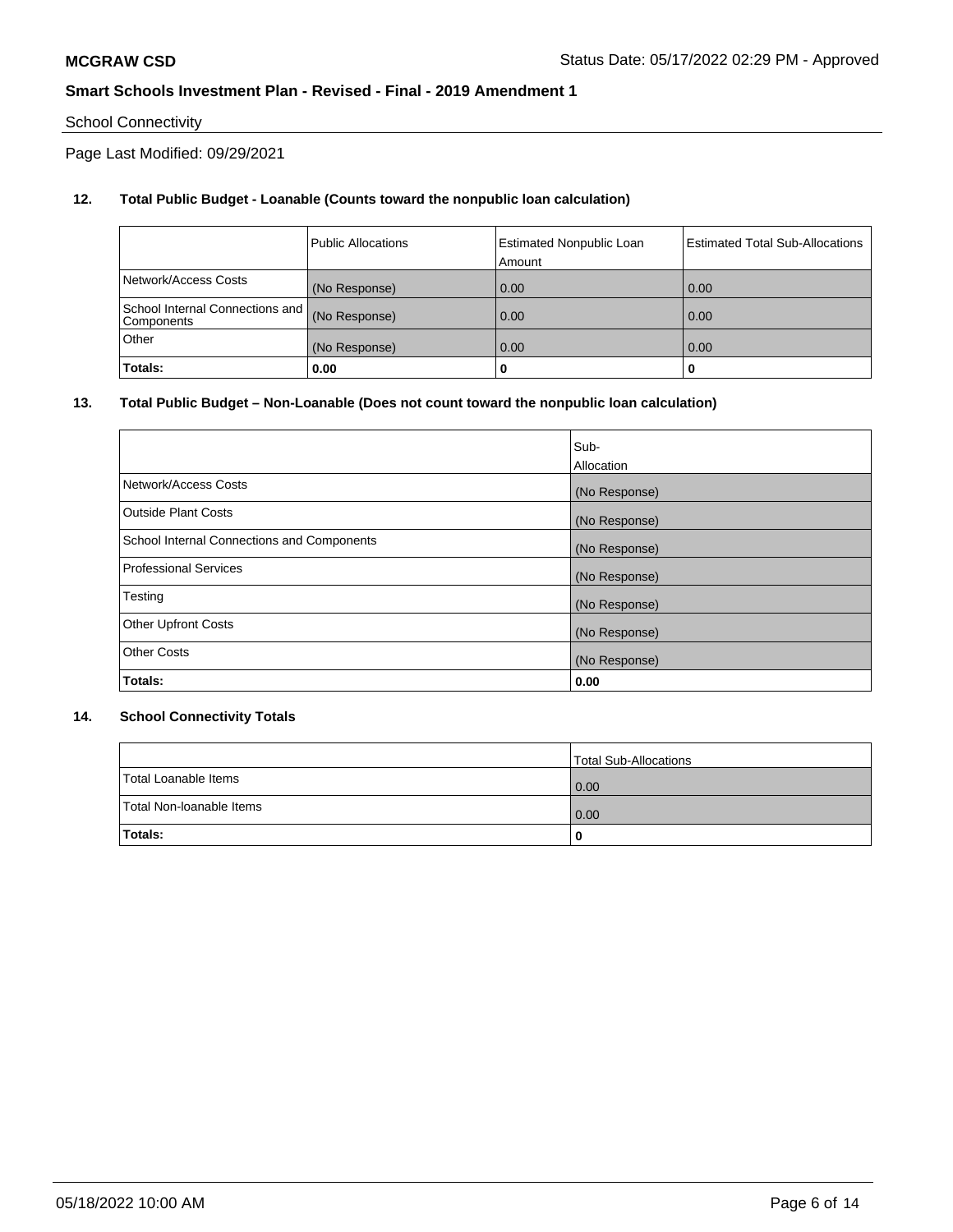Community Connectivity (Broadband and Wireless)

Page Last Modified: 09/29/2021

**1. Describe how you intend to use Smart Schools Bond Act funds for high-speed broadband and/or wireless connectivity projects in the community.**

(No Response)

**2. Please describe how the proposed project(s) will promote student achievement and increase student and/or staff access to the Internet in a manner that enhances student learning and/or instruction outside of the school day and/or school building.**

(No Response)

**3. Community connectivity projects must comply with all the necessary local building codes and regulations (building and related permits are not required prior to plan submission).**

 $\Box$  I certify that we will comply with all the necessary local building codes and regulations.

**4. Please describe the physical location of the proposed investment.**

(No Response)

**5. Please provide the initial list of partners participating in the Community Connectivity Broadband Project, along with their Federal Tax Identification (Employer Identification) number.**

| <b>Project Partners</b> | Federal ID#   |
|-------------------------|---------------|
| (No Response)           | (No Response) |

**6. Please detail the type, quantity, per unit cost and total cost of the eligible items under each sub-category.**

| Select the allowable expenditure | Item to be purchased | Quantity      | Cost per Item | <b>Total Cost</b> |
|----------------------------------|----------------------|---------------|---------------|-------------------|
| type.                            |                      |               |               |                   |
| Repeat to add another item under |                      |               |               |                   |
| each type.                       |                      |               |               |                   |
| (No Response)                    | (No Response)        | (No Response) | (No Response) | 0.00              |
|                                  |                      | 0             | 0.00          |                   |

**7. If you are submitting an allocation for Community Connectivity, complete this table.**

**Note that the calculated Total at the bottom of the table must equal the Total allocation for this category that you entered in the SSIP Overview overall budget.**

|                                    | Sub-Allocation |
|------------------------------------|----------------|
| Network/Access Costs               | (No Response)  |
| Outside Plant Costs                | (No Response)  |
| <b>Tower Costs</b>                 | (No Response)  |
| <b>Customer Premises Equipment</b> | (No Response)  |
| Professional Services              | (No Response)  |
| Testing                            | (No Response)  |
| <b>Other Upfront Costs</b>         | (No Response)  |
| <b>Other Costs</b>                 | (No Response)  |
| Totals:                            | 0.00           |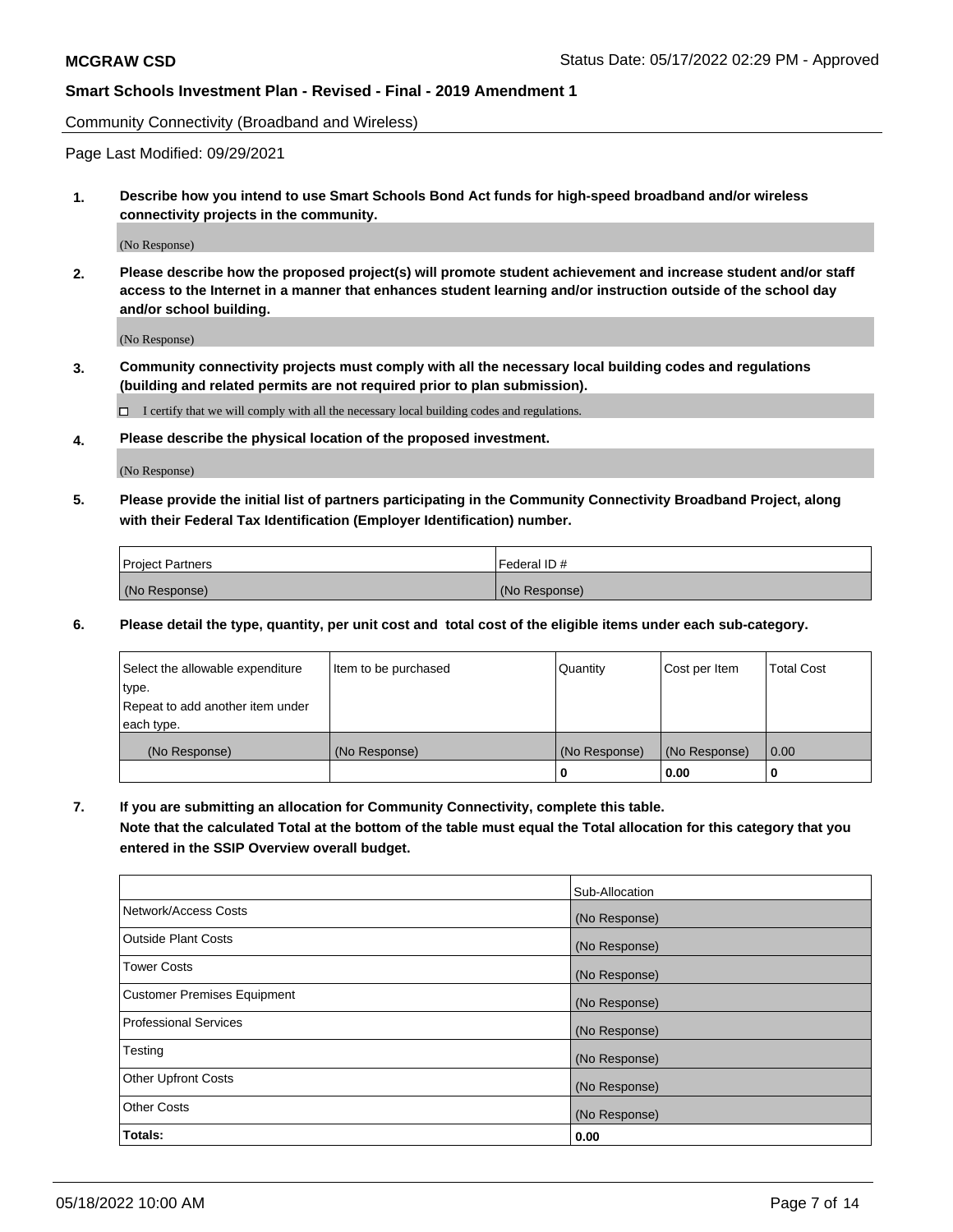### Classroom Learning Technology

Page Last Modified: 09/29/2021

**1. In order for students and faculty to receive the maximum benefit from the technology made available under the Smart Schools Bond Act, their school buildings must possess sufficient connectivity infrastructure to ensure that devices can be used during the school day. Smart Schools Investment Plans must demonstrate that sufficient infrastructure that meets the Federal Communications Commission's 100 Mbps per 1,000 students standard currently exists in the buildings where new devices will be deployed, or is a planned use of a portion of Smart Schools Bond Act funds, or is under development through another funding source.**

**Smart Schools Bond Act funds used for technology infrastructure or classroom technology investments must increase the number of school buildings that meet or exceed the minimum speed standard of 100 Mbps per 1,000 students and staff within 12 months. This standard may be met on either a contracted 24/7 firm service or a "burstable" capability. If the standard is met under the burstable criteria, it must be:**

**1. Specifically codified in a service contract with a provider, and**

**2. Guaranteed to be available to all students and devices as needed, particularly during periods of high demand, such as computer-based testing (CBT) periods.**

**Please describe how your district already meets or is planning to meet this standard within 12 months of plan submission.**

(No Response)

- **1a. If a district believes that it will be impossible to meet this standard within 12 months, it may apply for a waiver of this requirement, as described on the Smart Schools website. The waiver must be filed and approved by SED prior to submitting this survey.**
	- By checking this box, you are certifying that the school district has an approved waiver of this requirement on file with the New York State Education Department.
- **2. Connectivity Speed Calculator (Required). If the district currently meets the required speed, enter "Currently Met" in the last box: Expected Date When Required Speed Will be Met.**

|                  | Number of     | Required Speed | Current Speed in | Expected Speed | Expected Date                           |
|------------------|---------------|----------------|------------------|----------------|-----------------------------------------|
|                  | Students      | lin Mbps       | <b>Mbps</b>      | to be Attained | When Required                           |
|                  |               |                |                  |                | l Within 12 Months ISpeed Will be Met l |
| Calculated Speed | (No Response) | 0.00           | (No Response)    | (No Response)  | (No Response)                           |

**3. If the district wishes to have students and staff access the Internet from wireless devices within the school building, or in close proximity to it, it must first ensure that it has a robust Wi-Fi network in place that has sufficient bandwidth to meet user demand.**

**Please describe how you have quantified this demand and how you plan to meet this demand.**

(No Response)

**4. All New York State public school districts are required to complete and submit an Instructional Technology Plan survey to the New York State Education Department in compliance with Section 753 of the Education Law and per Part 100.12 of the Commissioner's Regulations.**

**Districts that include educational technology purchases as part of their Smart Schools Investment Plan must have a submitted and approved Instructional Technology Plan survey on file with the New York State Education Department.**

- By checking this box, you are certifying that the school district has an approved Instructional Technology Plan survey on file with the New York State Education Department.
- **5. Describe the devices you intend to purchase and their compatibility with existing or planned platforms or systems. Specifically address the adequacy of each facility's electrical, HVAC and other infrastructure necessary to install and support the operation of the planned technology.**

(No Response)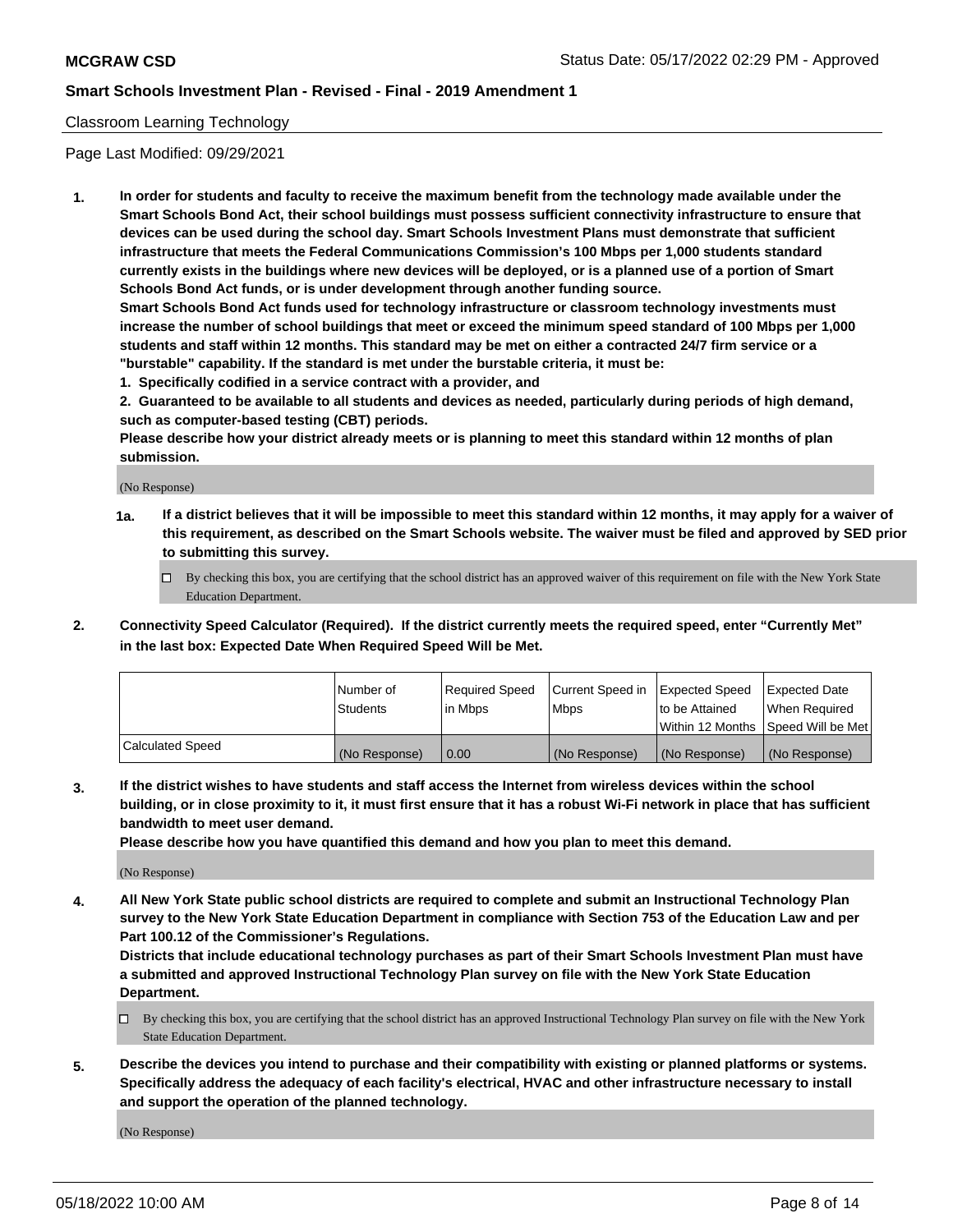#### Classroom Learning Technology

Page Last Modified: 09/29/2021

- **6. Describe how the proposed technology purchases will:**
	- **> enhance differentiated instruction;**
	- **> expand student learning inside and outside the classroom;**
	- **> benefit students with disabilities and English language learners; and**
	- **> contribute to the reduction of other learning gaps that have been identified within the district.**

**The expectation is that districts will place a priority on addressing the needs of students who struggle to succeed in a rigorous curriculum. Responses in this section should specifically address this concern and align with the district's Instructional Technology Plan (in particular Question 2 of E. Curriculum and Instruction: "Does the district's instructional technology plan address the needs of students with disabilities to ensure equitable access to instruction, materials and assessments?" and Question 3 of the same section: "Does the district's instructional technology plan address the provision of assistive technology specifically for students with disabilities to ensure access to and participation in the general curriculum?")**

**In addition, describe how the district ensures equitable access to instruction, materials and assessments and participation in the general curriculum for both SWD and English Language Learners/Multilingual Learners (ELL/MLL) students.**

**Please note: If this plan has been identified as a Remote Learning Plan to be submitted and reviewed on an expedited basis, the district should explain how this plan will facilitate remote and hybrid learning, in lieu of responding to the question above.**

(No Response)

**7. Where appropriate, describe how the proposed technology purchases will enhance ongoing communication with parents and other stakeholders and help the district facilitate technology-based regional partnerships, including distance learning and other efforts.**

(No Response)

**8. Describe the district's plan to provide professional development to ensure that administrators, teachers and staff can employ the technology purchased to enhance instruction successfully.**

**Note: This response should be aligned and expanded upon in accordance with your district's response to Question 1 of F. Professional Development of your Instructional Technology Plan: "Please provide a summary of professional development offered to teachers and staff, for the time period covered by this plan, to support technology to enhance teaching and learning. Please include topics, audience and method of delivery within your summary."**

**Please note: If this plan has been identified as a Remote Learning Plan to be submitted and reviewed on an expedited basis, the district should provide a statement confirming that the district has provided or will provide professional development on these devices to its staff, in lieu of responding to the question above.**

(No Response)

**9. Districts must contact one of the SUNY/CUNY teacher preparation programs listed on the document on the left side of the page that supplies the largest number of the district's new teachers to request advice on innovative uses and best practices at the intersection of pedagogy and educational technology.**

- By checking this box, you certify that you have contacted the SUNY/CUNY teacher preparation program that supplies the largest number of your new teachers to request advice on these issues.
- **9a. Please enter the name of the SUNY or CUNY Institution that you contacted.**

(No Response)

**9b. Enter the primary Institution phone number.**

(No Response)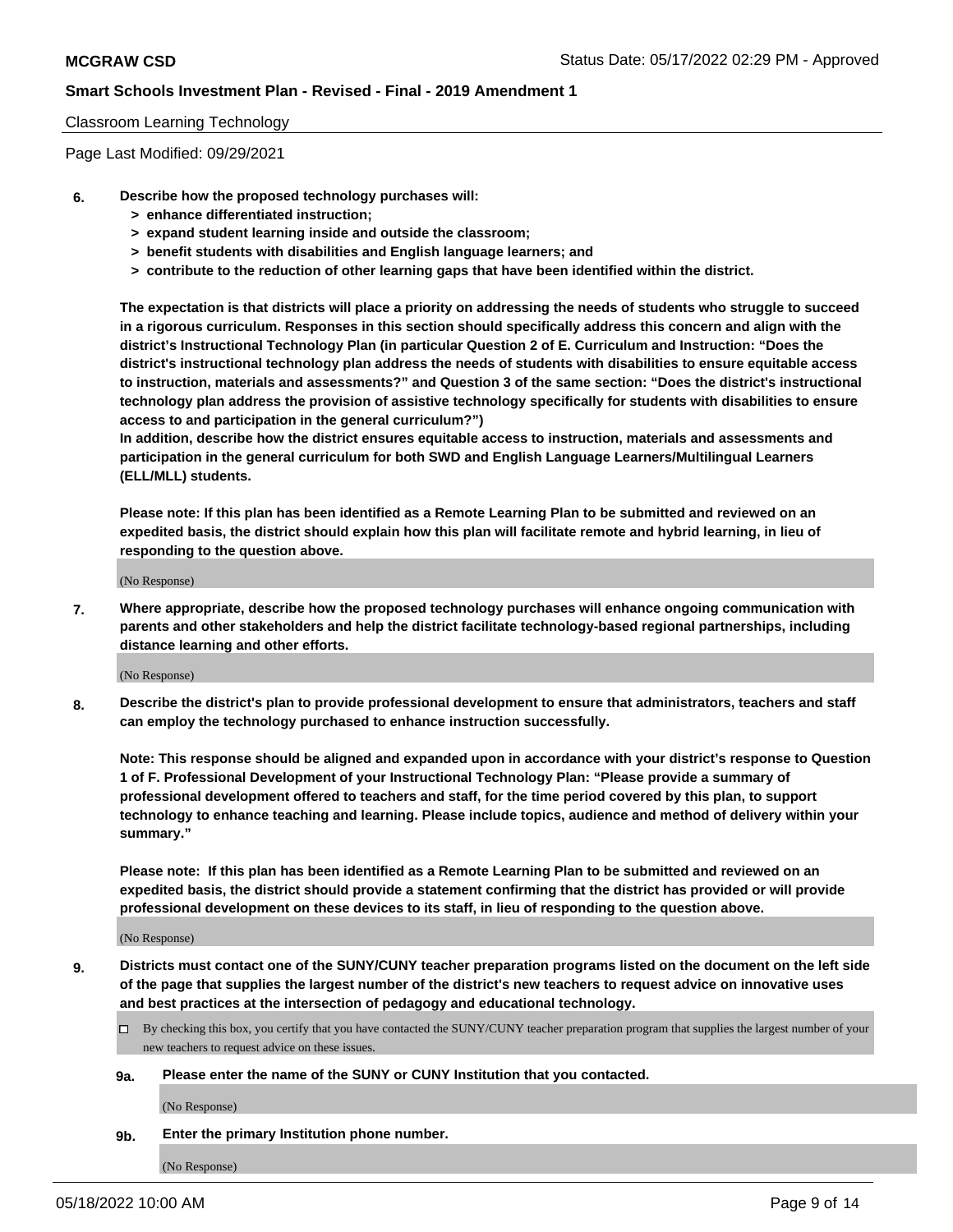### Classroom Learning Technology

Page Last Modified: 09/29/2021

**9c. Enter the name of the contact person with whom you consulted and/or will be collaborating with on innovative uses of technology and best practices.**

(No Response)

**10. To ensure the sustainability of technology purchases made with Smart Schools funds, districts must demonstrate a long-term plan to maintain and replace technology purchases supported by Smart Schools Bond Act funds. This sustainability plan shall demonstrate a district's capacity to support recurring costs of use that are ineligible for Smart Schools Bond Act funding such as device maintenance, technical support, Internet and wireless fees, maintenance of hotspots, staff professional development, building maintenance and the replacement of incidental items. Further, such a sustainability plan shall include a long-term plan for the replacement of purchased devices and equipment at the end of their useful life with other funding sources.**

 $\square$  By checking this box, you certify that the district has a sustainability plan as described above.

**11. Districts must ensure that devices purchased with Smart Schools Bond funds will be distributed, prepared for use, maintained and supported appropriately. Districts must maintain detailed device inventories in accordance with generally accepted accounting principles.**

By checking this box, you certify that the district has a distribution and inventory management plan and system in place.

**12. Please detail the type, quantity, per unit cost and total cost of the eligible items under each sub-category.**

| Select the allowable expenditure | I Item to be Purchased | Quantity      | Cost per Item | Total Cost |
|----------------------------------|------------------------|---------------|---------------|------------|
| type.                            |                        |               |               |            |
| Repeat to add another item under |                        |               |               |            |
| each type.                       |                        |               |               |            |
| (No Response)                    | (No Response)          | (No Response) | (No Response) | 0.00       |
|                                  |                        | u             | 0.00          |            |

### **13. Final 2014-15 BEDS Enrollment to calculate Nonpublic Sharing Requirement (no changes allowed.)**

|            | l Public Enrollment | Nonpublic Enrollment | <b>Total Enrollment</b> | Nonpublic<br>l Percentage |
|------------|---------------------|----------------------|-------------------------|---------------------------|
| Enrollment | 534                 |                      | 534.00                  | 0.00                      |

### **14. If you are submitting an allocation for Classroom Learning Technology complete this table.**

|                          | Public School Sub-Allocation | <b>Estimated Nonpublic Loan</b><br>Amount | <b>Estimated Total Public and</b><br>Nonpublic Sub-Allocation |
|--------------------------|------------------------------|-------------------------------------------|---------------------------------------------------------------|
|                          |                              | (Based on Percentage Above)               |                                                               |
| Interactive Whiteboards  | (No Response)                | 0.00                                      | 0.00                                                          |
| <b>Computer Servers</b>  | (No Response)                | 0.00                                      | 0.00                                                          |
| <b>Desktop Computers</b> | (No Response)                | 0.00                                      | 0.00                                                          |
| <b>Laptop Computers</b>  | (No Response)                | 0.00                                      | 0.00                                                          |
| <b>Tablet Computers</b>  | (No Response)                | 0.00                                      | 0.00                                                          |
| <b>Other Costs</b>       | (No Response)                | 0.00                                      | 0.00                                                          |
| Totals:                  | 0.00                         | 0                                         | 0                                                             |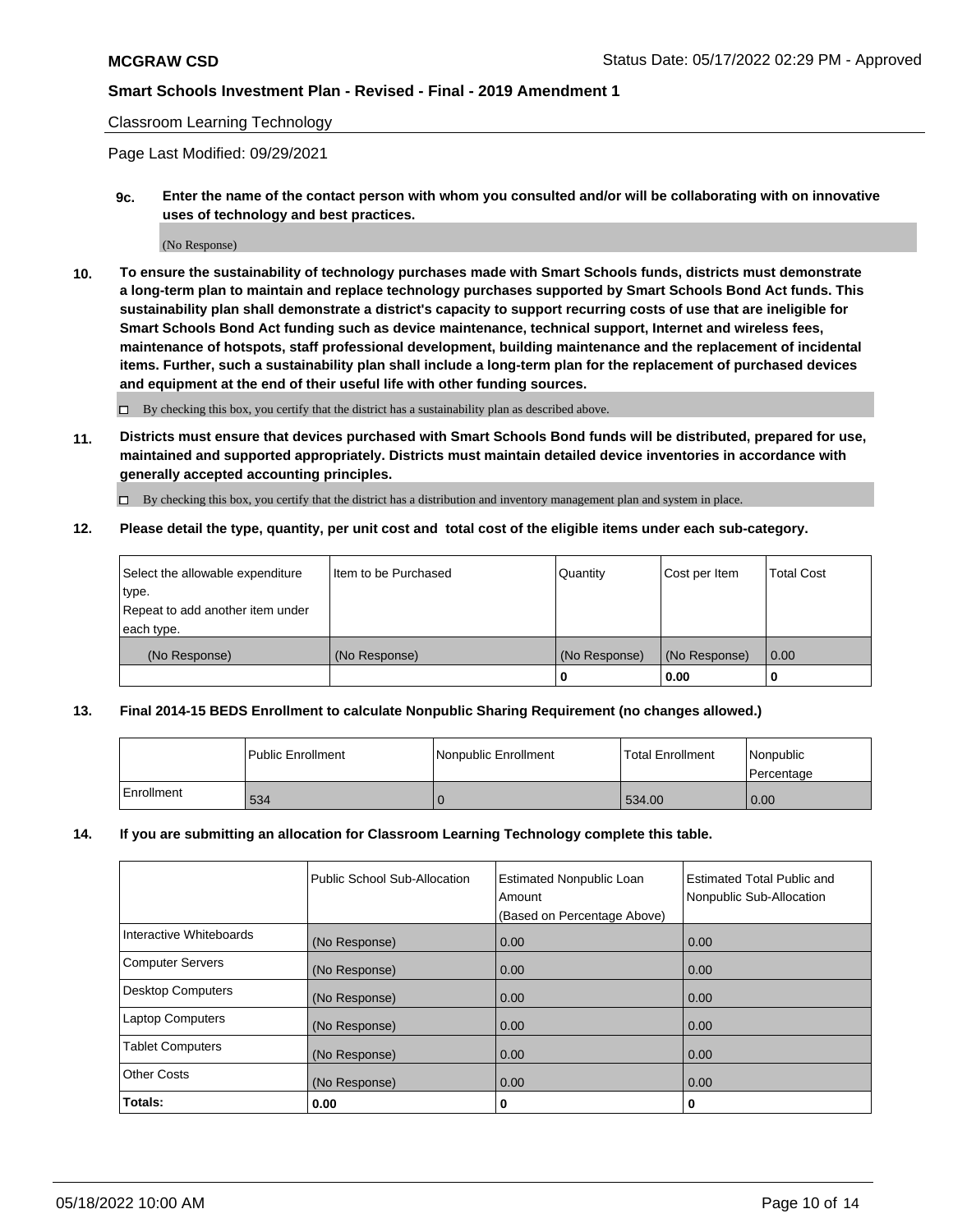#### Pre-Kindergarten Classrooms

Page Last Modified: 09/29/2021

**1. Provide information regarding how and where the district is currently serving pre-kindergarten students and justify the need for additional space with enrollment projections over 3 years.**

(No Response)

- **2. Describe the district's plan to construct, enhance or modernize education facilities to accommodate prekindergarten programs. Such plans must include:**
	- **Specific descriptions of what the district intends to do to each space;**
	- **An affirmation that new pre-kindergarten classrooms will contain a minimum of 900 square feet per classroom;**
	- **The number of classrooms involved;**
	- **The approximate construction costs per classroom; and**
	- **Confirmation that the space is district-owned or has a long-term lease that exceeds the probable useful life of the improvements.**

(No Response)

**3. Smart Schools Bond Act funds may only be used for capital construction costs. Describe the type and amount of additional funds that will be required to support ineligible ongoing costs (e.g. instruction, supplies) associated with any additional pre-kindergarten classrooms that the district plans to add.**

(No Response)

**4. All plans and specifications for the erection, repair, enlargement or remodeling of school buildings in any public school district in the State must be reviewed and approved by the Commissioner. Districts that plan capital projects using their Smart Schools Bond Act funds will undergo a Preliminary Review Process by the Office of Facilities Planning.**

**Please indicate on a separate row each project number given to you by the Office of Facilities Planning.**

| Project Number |  |
|----------------|--|
| (No Response)  |  |

**5. Please detail the type, quantity, per unit cost and total cost of the eligible items under each sub-category.**

| Select the allowable expenditure          | Item to be purchased | Quantity      | Cost per Item | <b>Total Cost</b> |
|-------------------------------------------|----------------------|---------------|---------------|-------------------|
| type.<br>Repeat to add another item under |                      |               |               |                   |
| each type.                                |                      |               |               |                   |
| (No Response)                             | (No Response)        | (No Response) | (No Response) | 0.00              |
|                                           |                      | o             | 0.00          |                   |

**6. If you have made an allocation for Pre-Kindergarten Classrooms, complete this table.**

**Note that the calculated Total at the bottom of the table must equal the Total allocation for this category that you entered in the SSIP Overview overall budget.**

|                                          | Sub-Allocation |
|------------------------------------------|----------------|
| Construct Pre-K Classrooms               | (No Response)  |
| Enhance/Modernize Educational Facilities | (No Response)  |
| <b>Other Costs</b>                       | (No Response)  |
| Totals:                                  | 0.00           |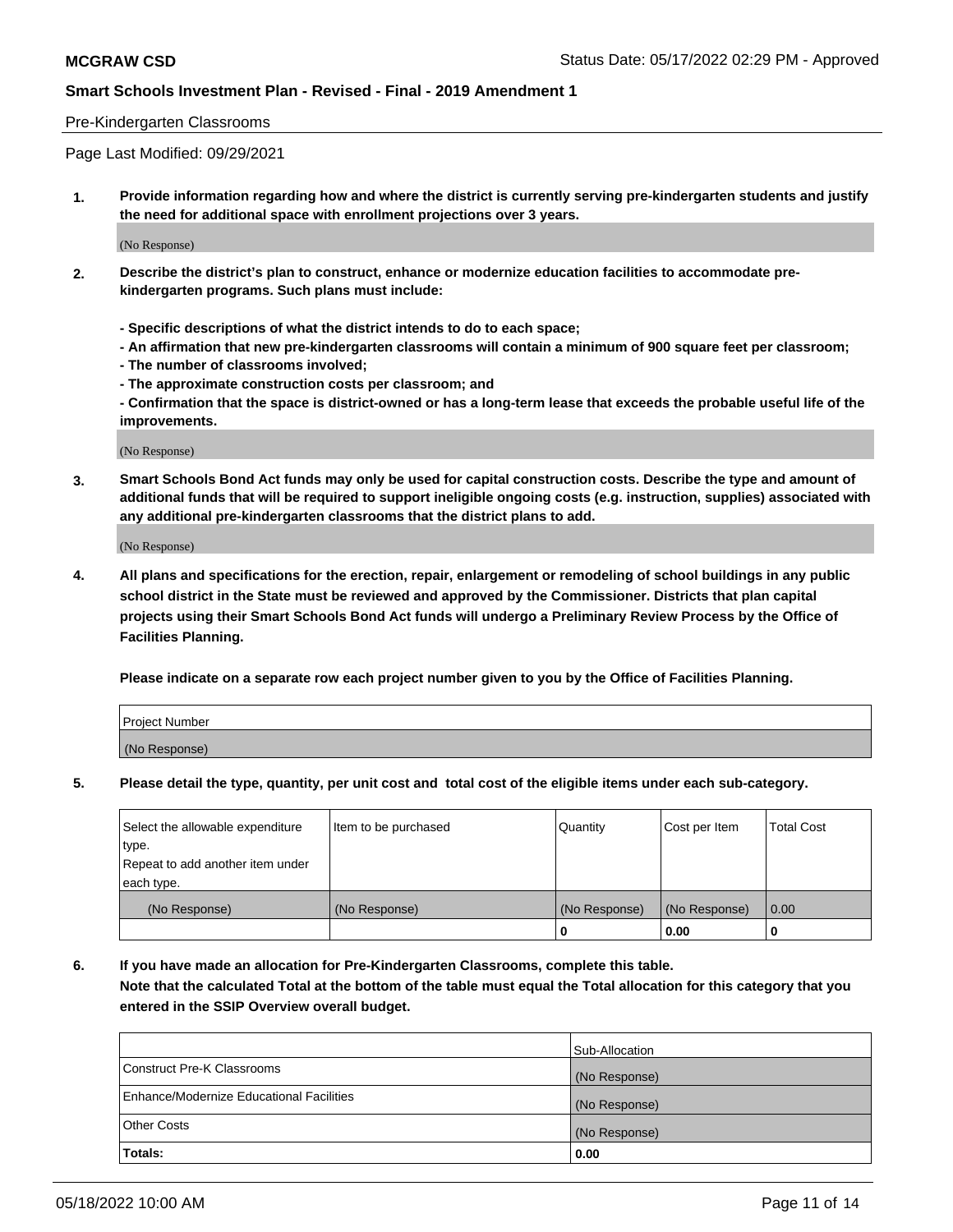#### Replace Transportable Classrooms

Page Last Modified: 09/29/2021

**1. Describe the district's plan to construct, enhance or modernize education facilities to provide high-quality instructional space by replacing transportable classrooms.**

(No Response)

**2. All plans and specifications for the erection, repair, enlargement or remodeling of school buildings in any public school district in the State must be reviewed and approved by the Commissioner. Districts that plan capital projects using their Smart Schools Bond Act funds will undergo a Preliminary Review Process by the Office of Facilities Planning.**

**Please indicate on a separate row each project number given to you by the Office of Facilities Planning.**

| <b>Project Number</b> |  |
|-----------------------|--|
| (No Response)         |  |

**3. For large projects that seek to blend Smart Schools Bond Act dollars with other funds, please note that Smart Schools Bond Act funds can be allocated on a pro rata basis depending on the number of new classrooms built that directly replace transportable classroom units.**

**If a district seeks to blend Smart Schools Bond Act dollars with other funds describe below what other funds are being used and what portion of the money will be Smart Schools Bond Act funds.**

(No Response)

**4. Please detail the type, quantity, per unit cost and total cost of the eligible items under each sub-category.**

| Select the allowable expenditure | Item to be purchased | Quantity      | Cost per Item | <b>Total Cost</b> |
|----------------------------------|----------------------|---------------|---------------|-------------------|
| type.                            |                      |               |               |                   |
| Repeat to add another item under |                      |               |               |                   |
| each type.                       |                      |               |               |                   |
| (No Response)                    | (No Response)        | (No Response) | (No Response) | 0.00              |
|                                  |                      | U             | 0.00          |                   |

**5. If you have made an allocation for Replace Transportable Classrooms, complete this table.**

**Note that the calculated Total at the bottom of the table must equal the Total allocation for this category that you entered in the SSIP Overview overall budget.**

|                                                | Sub-Allocation |
|------------------------------------------------|----------------|
| Construct New Instructional Space              | (No Response)  |
| Enhance/Modernize Existing Instructional Space | (No Response)  |
| <b>Other Costs</b>                             | (No Response)  |
| Totals:                                        | 0.00           |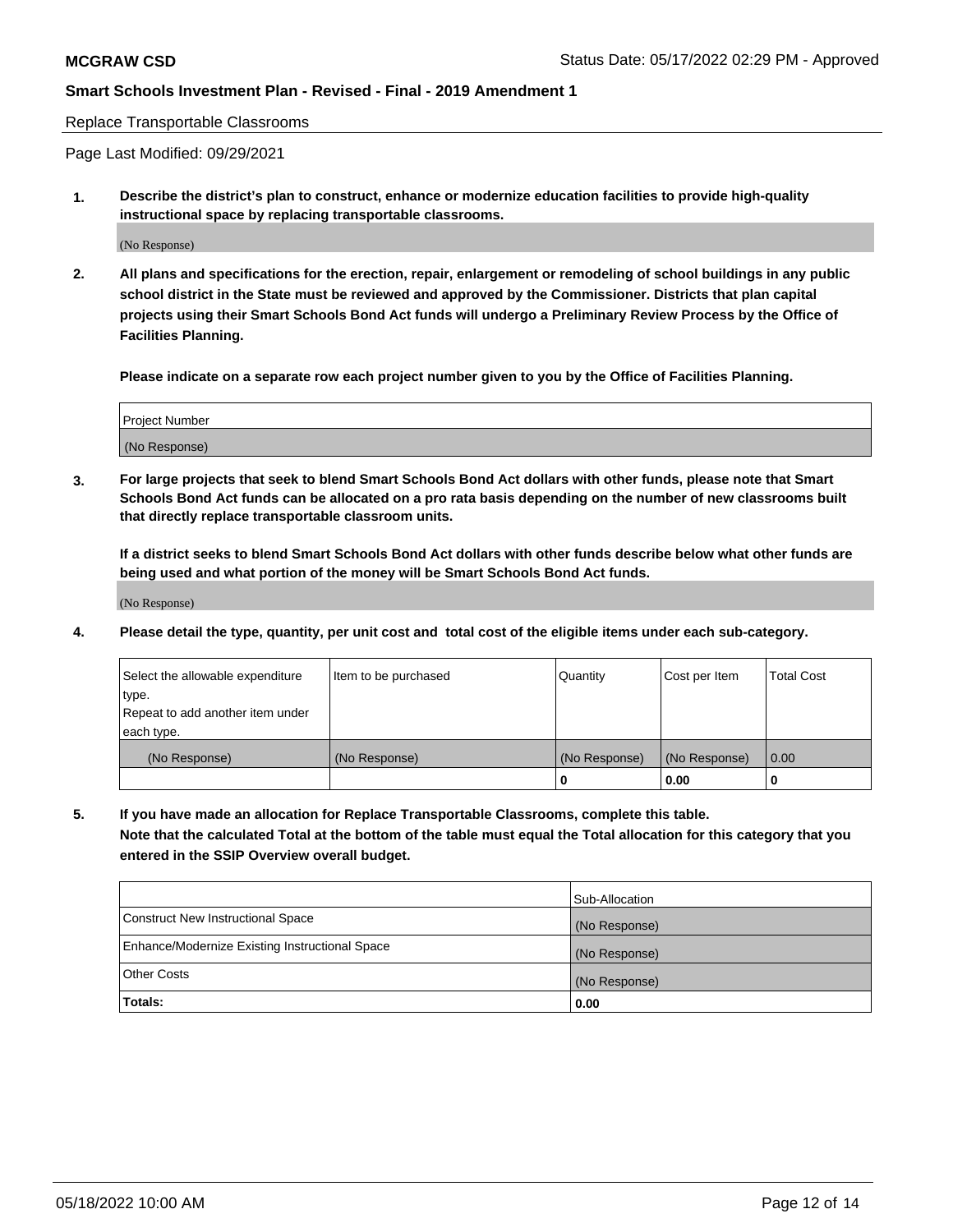### High-Tech Security Features

Page Last Modified: 01/28/2022

### **1. Describe how you intend to use Smart Schools Bond Act funds to install high-tech security features in school buildings and on school campuses.**

The origninal Smart School plan was based on establishing a safe, secure learning environment as part of the foundation to student learning, McGraw Central Schools included Video Security and Entry Control devices as part of their original plan. Unfortunately, their emergency notification system has begun to completely fail and has forced the district to move it up the priority list.

One of the concerns is that areas of the buildings are no longer served by the existing analog system. Classrooms and public spaces do not receive any audio emergency notifications. Other areas receive limited and unreliable service. The district wishes to replace their existing system with an IP based system that generates the audio at the end device. This reduces the reliance on a single amplifier and allows the district IT staff to identify problem areas in advance.

Finally, this system will allow the district to "pre-load" certain emergency messages that could be broadcast via commands from an administrators remote device. In the event that an administrator identifies an emergency, they are not forced to sprint back to the main office to start emergency procedures. Any location can start the process.

**2. All plans and specifications for the erection, repair, enlargement or remodeling of school buildings in any public school district in the State must be reviewed and approved by the Commissioner. Smart Schools plans with any expenditures in the High-Tech Security category require a project number from the Office of Facilities Planning. Districts must submit an SSBA LOI and receive project numbers prior to submitting the SSIP. As indicated on the LOI, some projects may be eligible for a streamlined review and will not require a building permit. Please indicate on a separate row each project number given to you by the Office of Facilities Planning.**

| <b>Project Number</b> |  |
|-----------------------|--|
| 11-03-04-04-7-999-004 |  |
| 11-03-04-04-7-999-BA1 |  |
|                       |  |

- **3. Was your project deemed eligible for streamlined Review?**
	- Yes

 $\square$  No

**3a. Districts with streamlined projects must certify that they have reviewed all installations with their licensed architect or engineer of record, and provide that person's name and license number. The licensed professional must review the products and proposed method of installation prior to implementation and review the work during and after completion in order to affirm that the work was code-compliant, if requested.**

By checking this box, you certify that the district has reviewed all installations with a licensed architect or engineer of record.

**4. Include the name and license number of the architect or engineer of record.**

| Name         | License Number |
|--------------|----------------|
| Jeff Robbins | 35151          |

**5. Please detail the type, quantity, per unit cost and total cost of the eligible items under each sub-category.**

| Select the allowable expenditure<br>type.<br>Repeat to add another item under<br>each type. | Item to be purchased                                                                                                                               | Quantity | Cost per Item | <b>Total Cost</b> |
|---------------------------------------------------------------------------------------------|----------------------------------------------------------------------------------------------------------------------------------------------------|----------|---------------|-------------------|
| <b>Entry Control System</b>                                                                 | Access Control System Upgrade to<br>Avigilon ACM - includes server<br>upgrade, one access controlled doors,<br>two intercom devices and a two side | -1       | 29,529.00     | $-29,529.00$      |